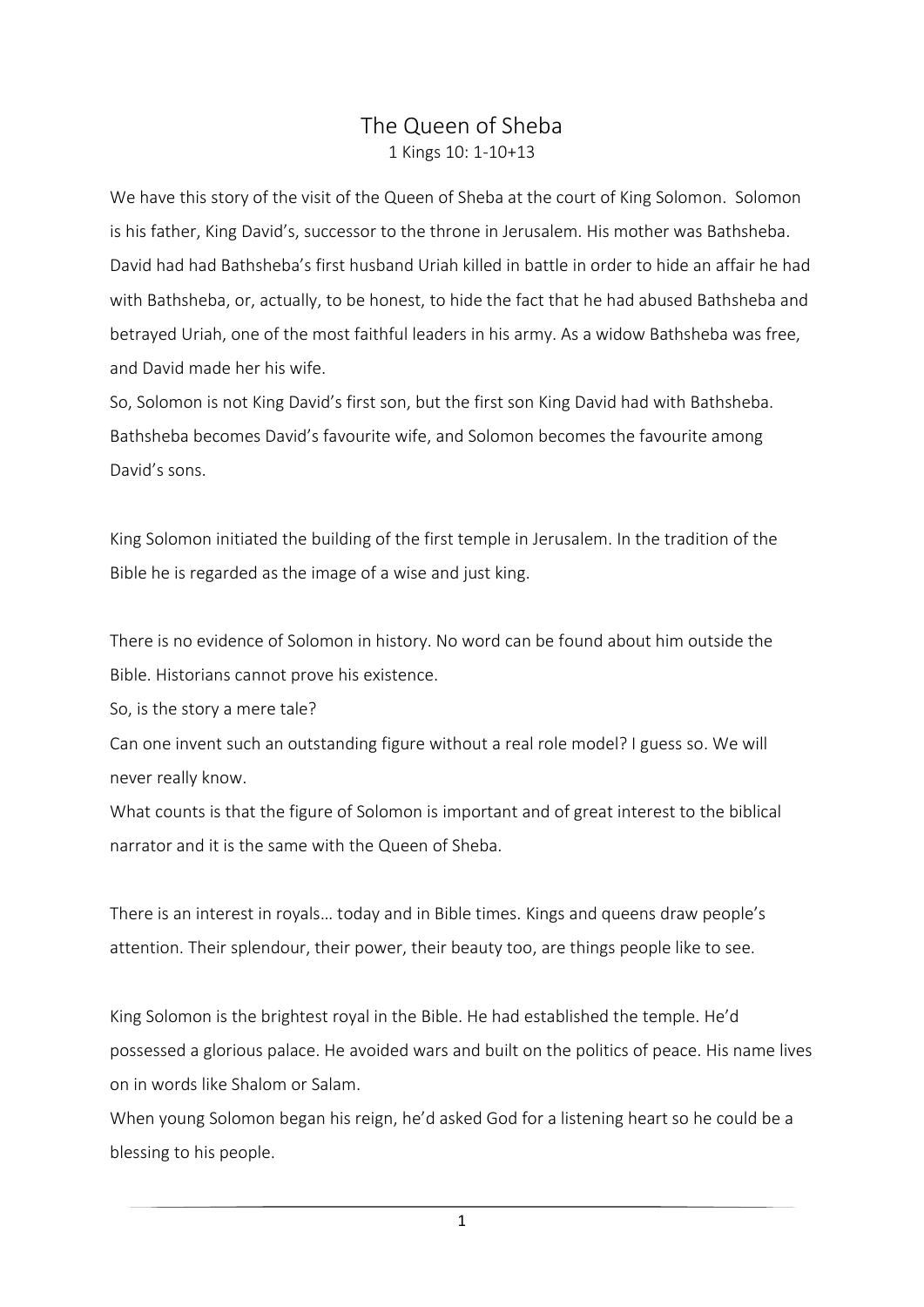God, so we read earlier in the book of Kings, not only granted him wisdom but also wealth. Solomon seems to have it all: personal abilities, enormous wealth, international prestige and power. No doubt, says the narrator, that Solomon was chosen by God.

In today's story another fascinating royal enters the stage. The Queen of Sheba. A great queen visits and unusually gifted king!

As is Solomon, the Queen of Sheba is a figure with a fairy-tale quality. Sheba was a kingdom in South Arabia, where Yemen is today. There are also hints which could locate the Queen of Sheba in Ethiopia. Nothing is sure here, not even the times of the two kingdoms coincide. Sheba as a nation existed probably much later than the kingdom of King Solomon. But again, the assumption that today's story is a legend without historical evidence is no problem. What counts is that the tale exists. What is of interest is the message it transports.

We have this foreign queen with fabulous wealth and outstanding beauty visiting a similarly rich king and asking him "hard questions". There is evidence of a queen, or queens ruling in the North of Africa and Solomon was engaged in international trade. Sheba was a centre of trade – with spices and other precious goods.

Maybe the core of the tale is that there was a rich and wealthy trade delegation visiting Solomon's court, led by a woman – a trades woman – queen or not.

Apparently, the Queen of Sheba had heard of King Solomon. He was famous beyond the borders of his kingdom.

This foreign queen wants to know if this is really true. She comes to get to know Solomon, to test Solomon with a form of speech that has its tradition in the wisdom literature of the Bible. She wants to see him and witness his reign with her own eyes.

Who is this woman who travels an enormous journey to test a foreign king? How selfconfident, smart and curious must she have been?

Was the meeting of king and queen of political interest? Were there trade arrangements between their countries? Political and strategic interests and maybe the need or the desire of cooperation?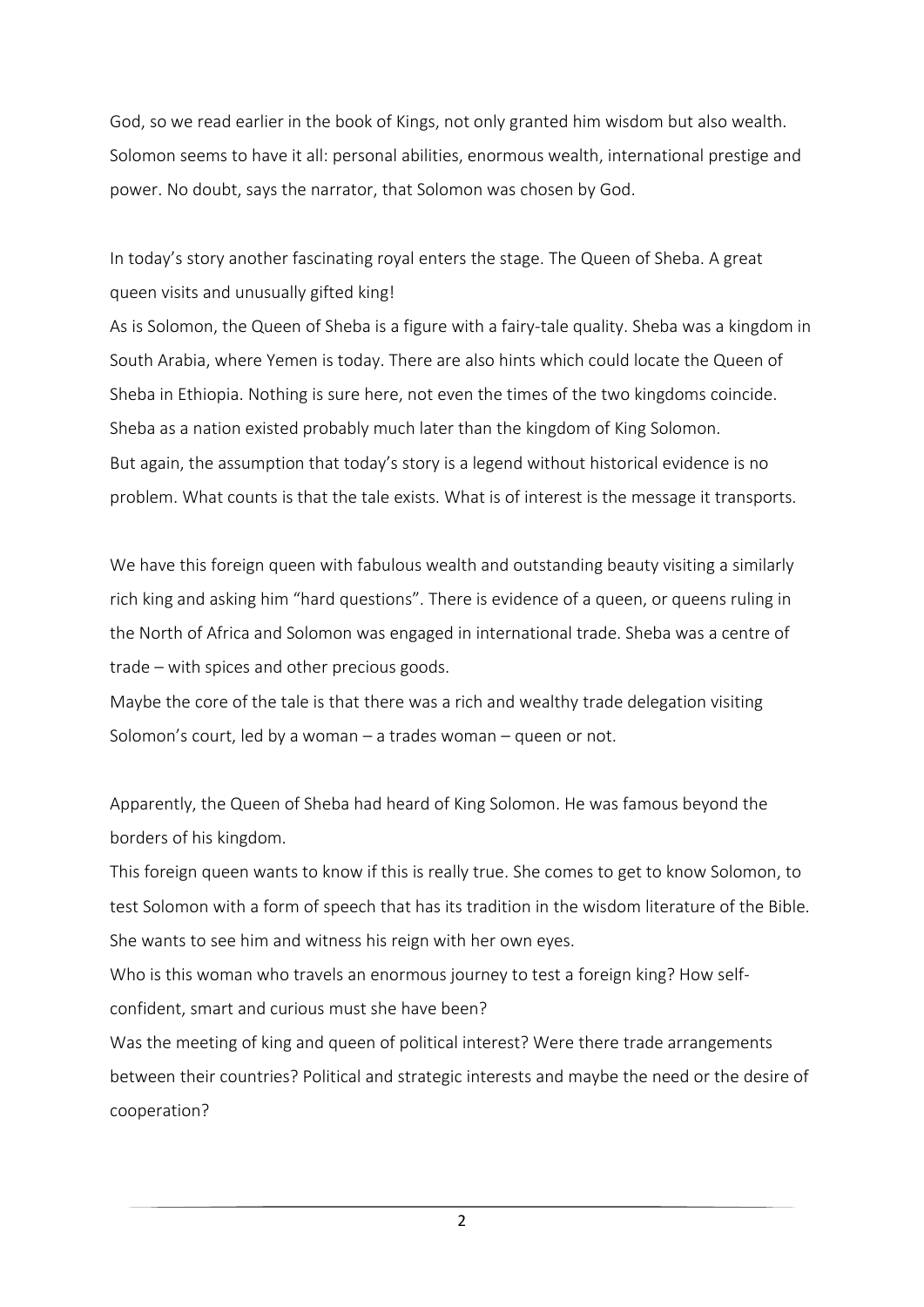My take on this is the following: We have a state visit. The Queen of Sheba comes with loads of gifts and goods to Solomon's court in Jerusalem.

When the queen of Sheba heard about the fame of Solomon and his relationship to the LORD, she came to test Solomon with hard questions. <sup>2</sup> Arriving at Jerusalem with a very great caravan—with camels carrying spices, large quantities of gold, and precious stones—she came to Solomon and talked with him about all that she had on her mind. <sup>3</sup> Solomon answered all her questions; nothing was too hard for the king to explain to her. <sup>4</sup>When the queen of Sheba saw all the wisdom of Solomon and the palace he had built, <sup>5</sup> the food on his table, the seating of his officials, the attending servants in their robes, his cupbearers, and the burnt offerings he made at the temple of the LORD, she was overwhelmed. (v1-5)

The queen is impressed with both, the richness and the wisdom of Solomon.

What the story certainly wants to show is, how famous Solomon was, how glorious his reign, how outstanding his personality. And the visit and encounter with this wise, rich and beautiful queen, - even the length and distance of her tremendous journey – emphasise the might and glory of the fascinating king! The narrator lets her say:

"The report I heard in my own country about your achievements and your wisdom is true.  $7$  But I did not believe these things until I came and saw with my own eyes. Indeed, not even half was told me; in wisdom and wealth you have far exceeded the report I heard. <sup>8</sup> How happy your people must be! How happy your officials, who continually stand before you and hear your wisdom!<sup>9</sup> Praise be to the Lorn your God, who has delighted in you and placed you on the throne of Israel. Because of the LORD's eternal love for Israel, he has made you king to maintain justice and righteousness." (v6-9)

A great king is praised by an even greater or equally great queen!

Outside the Bible love stories of the two are told. Art and music have been inspired by those two awesome royals. Their image, their royalty, the rich and fantastic world in which the two must have lived, were the stuff of the narrators' and the people's dreams…

What, however, does the story tell us? Why did biblical editors decide to have it in the book of Kings? In our Bibles? What for?

I think, I can discover three significant themes which we can learn from.

The first is about wisdom and justice, the second about diversity and respect, and the third about a heart ready to listen.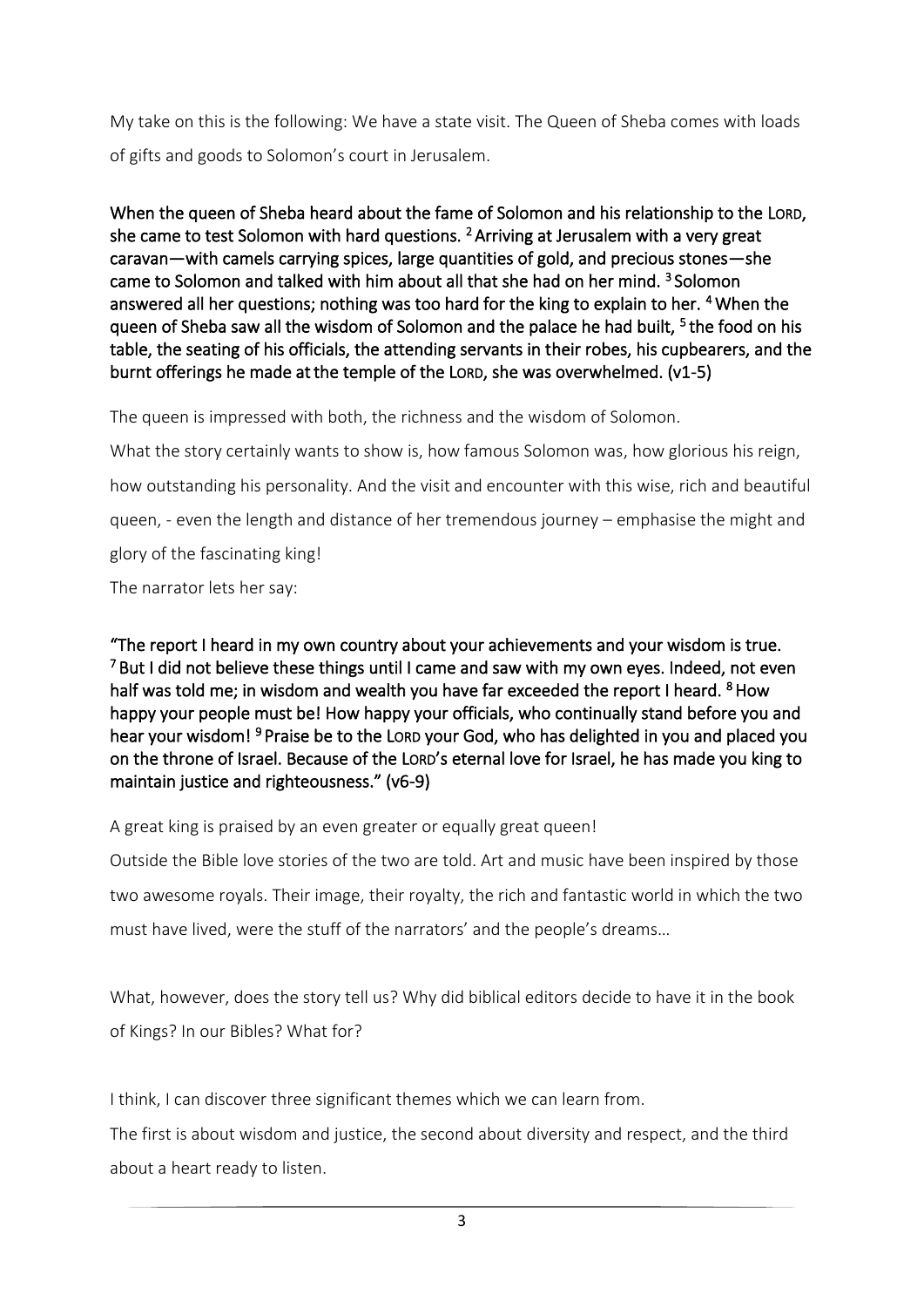Let us look at wisdom and justice first.

Solomon's exemplary wisdom and righteousness cannot be overlooked. Here, wisdom does not mean sheer intelligence. Wisdom means an obedient heart that is ready to listen, that is a heart that takes God's commandments seriously, that doesn't think too much of itself, but knows its own capabilities as well as its own limits. This is what makes Solomon great. Only in this way does he become a just judge who sees the welfare of the people and not his own enrichment. To this day, Solomon is the image of a good ruler. How much better would the world look if Washington or London were led by rulers like Solomon! And how much more peaceful would the world be if we ourselves were less hasty in judging others, if we seriously sought peace and justice around us as our foremost interest. Something to seriously meditate on…

Let's take a look at the next point. Diversity and respect.

There is this interplay of diversity and respect in the encounter between the two royal figures. The Queen of Sheba and King Solomon are truly exotic flowers in God's garden. But instead of competing against each other, instead of making the others bad in order to appear in a better light and shine more, the two royal figures can admire and appreciate each other without reservation. Both shower each other with compliments and gifts. Without any reservations they can recognize each other's greatness. They both are figures of the splendor and wisdom. Both see each other's tradition not as a questioning of their own or an attack on their own, but as an enrichment and a blessing. The two royal figures are the embodiment of the exotic in the ancient world. The world becomes more colorful, diverse, more beautiful and richer through their meeting and cooperation. Solomon's meeting with the Queen of Sheba is an early example of successful globalization. Their attitude, their mutual respect are models for how people can live together.

The last of my three points is: A heart ready to listen.

King Solomon has a heart that is ready to hear. Solomon is said to have a listening heart, and the Queen of Sheba also seems to have it. Ready to listen means being able to accept other people without reservation. It means to be able to emphasize with each other, to see what is

4